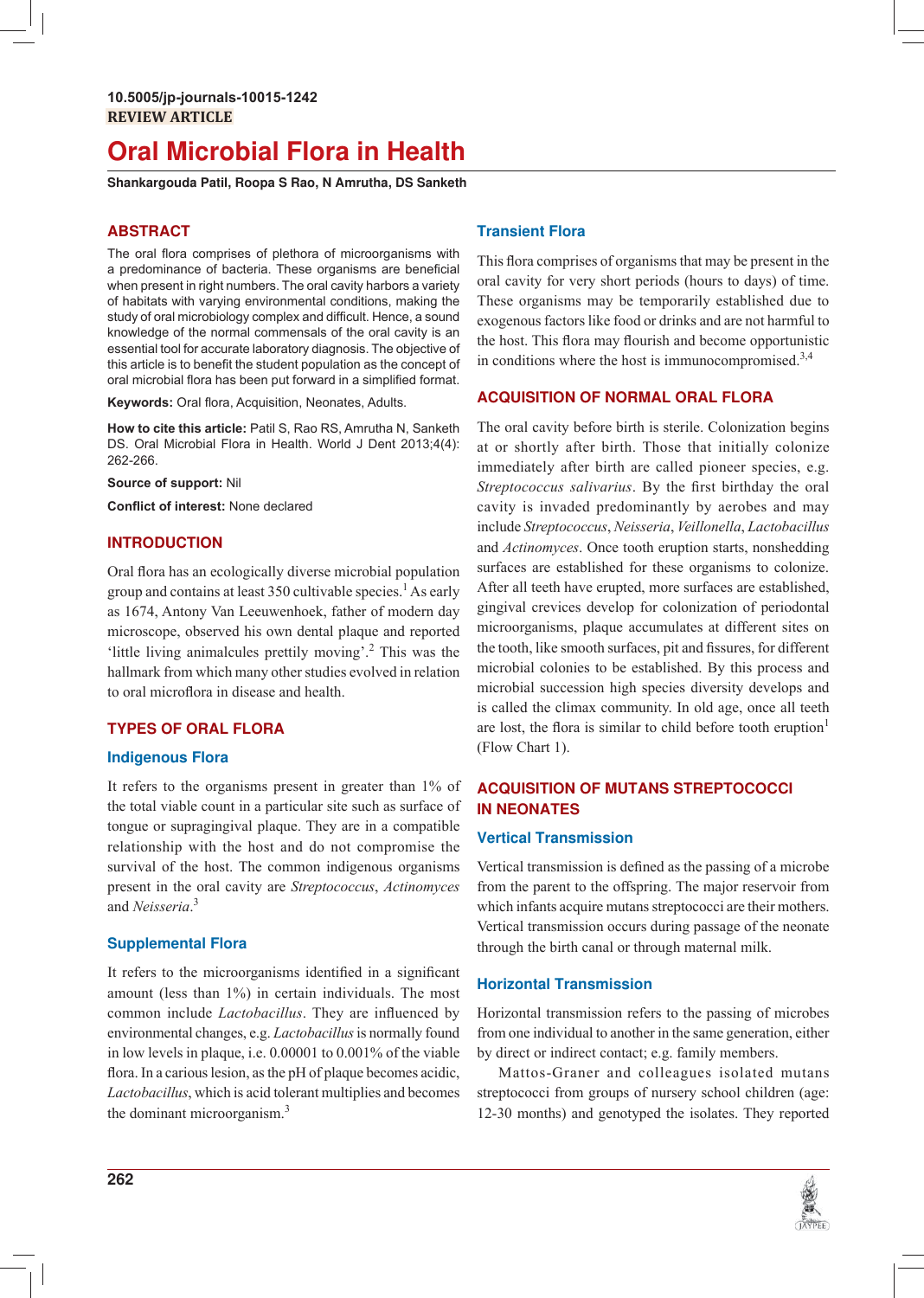

## *Oral Microbial Flora in Health*

phases of lifeEstablishment of microorganisms Phases of life Infants mouth at birth Sterile Streptococci, S. salivarius Few hours later Streptococci, Staphylococci, 1 year old child Neisseriae, Lactobacilli, Veillonella, Fusobacteria S, mutans, S. sanguis, During and after Actinomyces, Prevotella, tooth eruption Porphyromonas, Spirochaetes Actobacillus, Haemophilis, Capnocytophaga, Prevotella, Adolescence Fusobacterium, Treponema Candida, Staphylococcus Old age aureus, Lactobacillus

Flow Chart 1: Acquisition of normal oral microflora in

that many children contained identical genotypes of mutans streptococci strains, which indicates that horizontal transmission may be another vector for acquisition of these organisms. $5$ 

## **FACTORS CONTRIBUTING TO NORMAL MICROBIAL GROWTH**

## **Anatomical**

Anatomical factors that result in bacterial stagnation and growth are as follows:

- Shape, topography, malalignment of the teeth
- Poor quality of restorations
- Nonkeratinized sulcular epithelium.

## **Saliva**

Saliva contributes to the oral ecosystem in many ways:

- Adsorption of salivary glycoproteins results in formation of salivary pellicle which in turn facilitates bacterial adhesion
- It is a rich source of food, i.e. carbohydrates and proteins
- It has the property of growth inhibition of exogenous organisms owing to the presence of nonspecific defence factors like lysozyme, lactoferrin, histatins and specific defence factors like IgA, salivary leukocyte protease inhibitor (SLPI)
- It plays a major role in maintenance of pH due to its buffering capacity. Acidic saliva promotes growth of cariogenic bacteria.

## **Gingival Crevicular Fluid (GCF)**

- GCF flushes microbes out of crevice
- It also acts as a primary source of nutrients to the crevicular bacteria
- Maintains pH of the gingival crevice

#### frequency of dietary carbohydrates.

enocin that inhibits S. pyogenes

bacteria for nutritional purposes

**Microbial Factors**

lower the pH

corn-cob formation.

**Miscellaneous Factors** a. Local environment pH:

> Many microbes favor neutral pH, while others grow well in acidic environment (lactobacilli).

This is regulated by saliva and it depends on

It has specific and nonspecific defence factors like IgG Neutrophils found in GCF are involved in phagocytosis.

There is competition for receptors among different microbes resulting in prevention of attachment by 'late comers'. Production of toxins: S. salivarius produces

Production of metabolic end products by certain bacteria

Some bacteria use the metabolic end products of other

Coaggregation of same or different species; e.g. bacteria-

- b. *Oxidation-reduction potential*: This varies in different locations of mouth, falls during plaque development which favors growth of bacteria.
- c. *Antimicrobial therapy*: Broad spectrum antibiotics wipe out most endogenous flora and also favor the emergence of yeast species.
- d. *Diet*: Fermentable carbohydrates are the major source of nutrients which promote acidogenic bacteria.
- e. *Iatrogenic factors*: Dental scaling alters the composition of periodontal pocket flora of diseased sites.
- f. *Diurnal variations*: Bacterial counts highest in the morning, decreases during the day.
- g. *Drugs*: May cause decrease in salivary flow thereby allowing transient microflora to proliferate and cause immunosuppression leading to opportunistic infections, e.g. steroids.
- h. *Extraction of teeth*: Leads to decrease in *S. sanguis* and *S. mutans* that colonize on teeth.
- i. *Intraoral appliance*: Appliances may help in harboring *S*. *sanguis* and *S. salivarius* (Flow Chart 2 and 3) (Table 1).<sup>1,6-8</sup>

## **ORAL MICROBIAL FLORA IN NEONATES**

## **Mutans Streptococci**

## Controversies related to Mutans Streptococci in Neonates

Earlier studies demonstrate that infants acquire mutans streptococci only after the eruption of primary teeth as mutans streptococci require a nonshedding oral surface for its persistent oral colonization.

*World Journal of Dentistry, October-December 2013;4(4):262-266* **263**

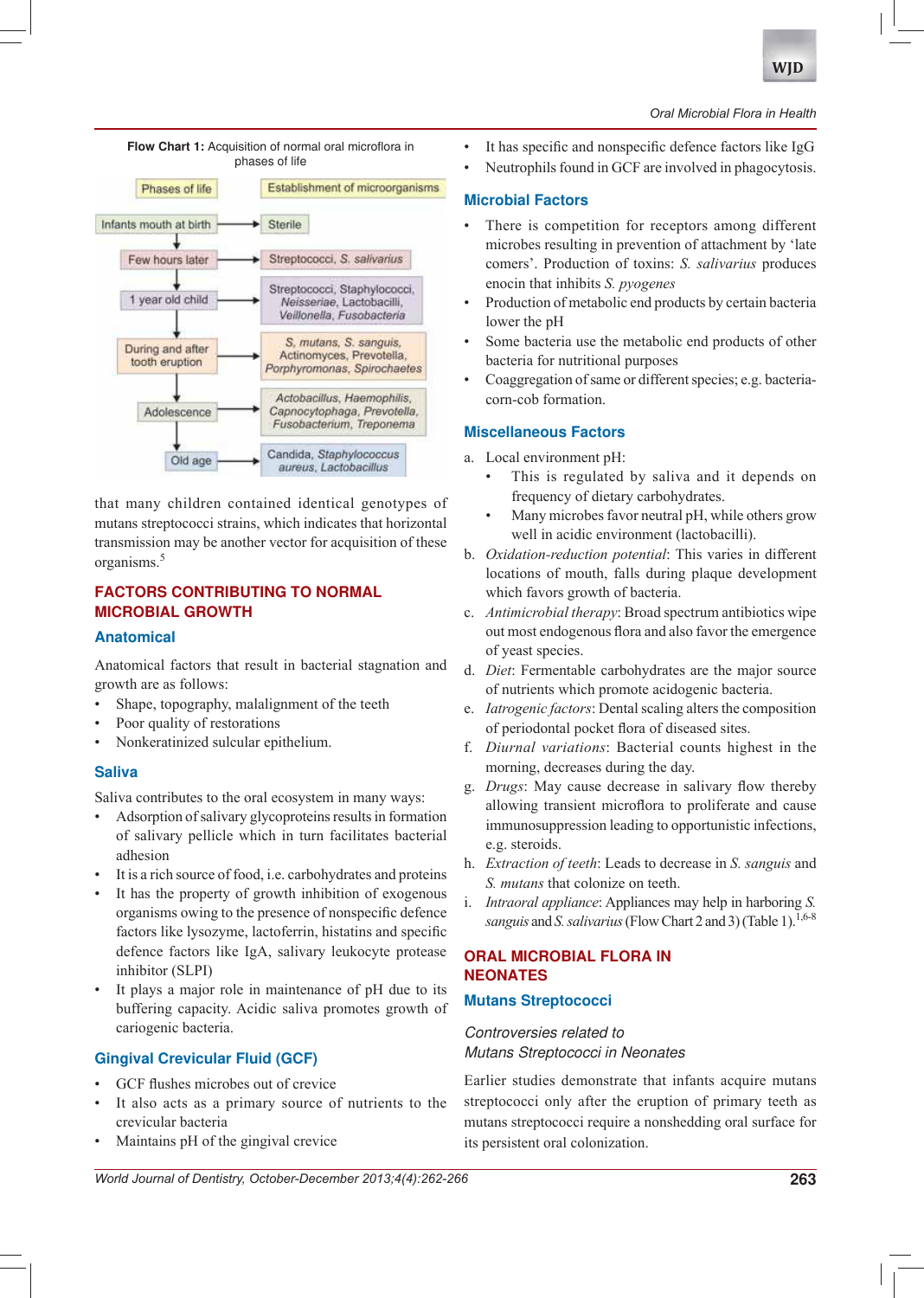

Table 1: Pros and cons of normal microbial flora<sup>6-8</sup> **Disadvantages** Advantages Source of endogenous Helps in preventing disease by bacterial antagonism, infection, when host competition for nutrition, resistance decreases alteration of environment Host immune response May predispose host to stimulation exogenous infection Provision of essential Sensitization of the host nutrition to the host to oral microbial antigensaccentuated response to subsequent specific antigenic encounters **Enhancement of removal** and maturation rates of oral epithelium

Recent studies indicate that mutans streptococci can colonize the mouth of predentate infants. The furrows of the tongue appear to be an important ecological niche.

Tanner et al reported that mutans streptococci were found to be present in 55% of plaque samples and 70% of tongue scraping samples of 57 children aged 6 to 18 months living in Saipan. These recent studies on acquisition of mutans streptococci raise doubts that a nonshedding oral surface is required for their oral colonization.<sup>9</sup>

## Lactobacilli

Lactobacilli absent from the oral cavity of newborns appear during the first year of life. Their presence depends on numerous factors such as the presence of ecological niches; e.g. natural anfractuosities of the teeth.

Lactobacilli were isolated from the tongue surface and gums in sound children and was noted that 42.3% of the lactobacilli came from the tongue and 11.8% from the gums and species L. fermentum and L. plantarum are predominant on the tongue;  $L.$  rhamnosus is predominant on the gum.

Among children, the presence of lactobacilli in coronal caries is incontestable. Among adults, Lactobacilli casei group are found in root caries. In children, *L. casei* is predominant, but, in early childhood caries, *L. fermentum* is the most frequently found species.<sup>10</sup>





# **E**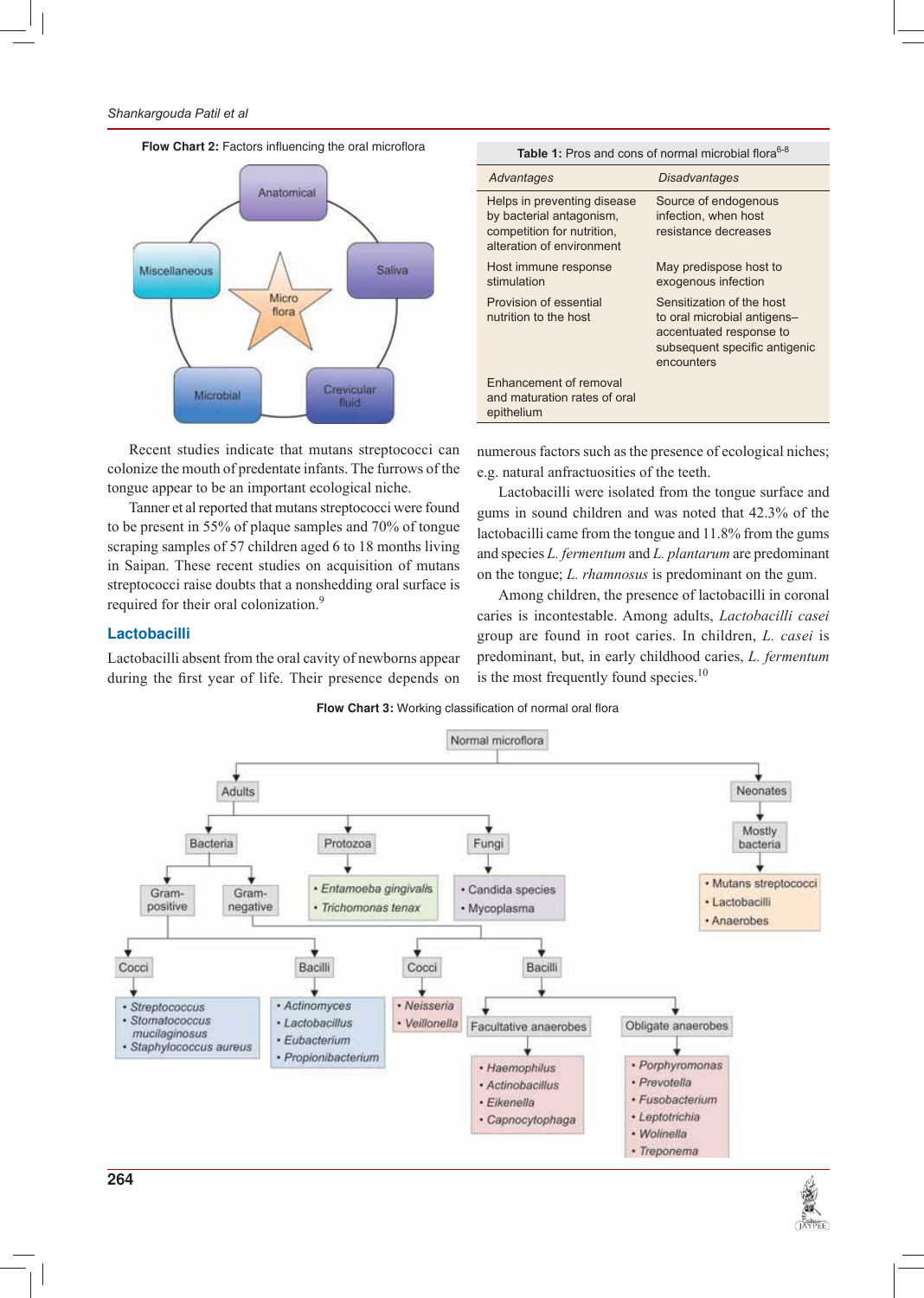

## Oral Microbial Flora in Health

## **Anaerobes**

Obligate anaerobes Veillonella species and the Prevotella *melaninogenica* group organisms as well as facultative anaerobes Actinomyces species are common salivary findings in 2-month old infants, and in addition, the frequency of F. nucleatum, Porphyromonas catoniae, nonpigmented Prevotella species and Leptotrichia species also remarkably increases between 2 and 6 months of age. P. catoniae was more frequent in infants with the early emergence of the first tooth.

Among the 'late colonizers,' corroding rods, Capnocytophaga species, and other Fusobacterium reached the prevalence of 10% in infants up to 1 year of age. Once established, the species tend to persist in the mouth.

After the first year of life,

- A. Remarkable increases in the frequency of several oral anaerobic groups occur.
- B. Early colonizing species can be isolated nearly from every mouth.
- C. The 'late colonizers,' such as other fusobacteria than F. nucleatum, Capnocytophaga species, corroding rods, Selenomonas species, and the Prevotella intermedia group organisms, are frequently present in the oral cavity before 4 years of age.

Among the P. intermedia group, Prevotella nigrescens and Prevotella pallens are common colonizers during childhood.

Indeed, children with deciduous dentition already harbor a multiform oral anaerobic microflora. However, the transition to mature oral microflora corresponding to that of adults probably does not take place until puberty and the colonization of main periodontal pathogens rarely takes place in early childhood (e.g. Actinobacillus actinomycetemcomitans, Porphyromonas gingivalis and Bacteroides forsythus).<sup>11</sup>

#### **ORAL MICROBIAL FLORA IN ADULTS (TABLE 2)**

| Table 2: Oral microbial flora in adults |                                                                           |                                                               |  |  |
|-----------------------------------------|---------------------------------------------------------------------------|---------------------------------------------------------------|--|--|
| <b>Bacteria</b>                         |                                                                           |                                                               |  |  |
| Microorganism                           | Habitat                                                                   | Most common<br>species                                        |  |  |
| <b>Streptococcus</b>                    | Oral flora-gingival<br>and supragingival<br>plaque, tongue<br>and saliva. | Mutans.<br>salivarius,<br>anginosus and<br><i>mitis</i> group |  |  |
| Stomatococcus<br>mucilaginosus          | Mainly tongue and<br>gingival crevice                                     | No species types                                              |  |  |
| Staphylococci                           | Human saliva                                                              | S. aureus.<br>S. epidermidis<br>and<br>S. saprophyticus       |  |  |
|                                         |                                                                           | Contd.                                                        |  |  |

|       | Actinomyces             | Minor component<br>of healthy gingival<br>flora                                 | A. israelii,<br>A. gerencseriae,<br>A. odontolyticus,<br>A. naeslundii. |  |
|-------|-------------------------|---------------------------------------------------------------------------------|-------------------------------------------------------------------------|--|
|       | Lactobacillus           | <1% of the oral<br>flora                                                        | L. casei,<br>L. fermentum,<br>L. acidophilus                            |  |
|       | Eubacterium             | Dental plaque and<br>calculus                                                   | E. brachy,<br>E. timidum.<br>E. nodatum.<br>E. saphenum                 |  |
|       | Propionibacterium       | Dental plaque                                                                   | E. brachy,<br>E. timidum,<br>E. nodatum                                 |  |
|       | Neisseria               | Tongue, saliva,<br>oral mucosa and<br>early plaque                              | N. subflava,<br>N. mucosa,<br>N. sicca                                  |  |
|       | Veillonella             | Tongue, saliva and<br>dental plaque                                             | V. parvula,<br>V. dispar,<br>V. atypia                                  |  |
|       | Hemophilus              | Dental plaque,<br>saliva and<br>mucosae                                         | Н.<br>parainfluenzae,<br>H. segnis,<br>H. aphrophilus                   |  |
|       | <b>Actinobacillus</b>   | Periodontal pocket                                                              | A. actinomycete-<br>mcomitans<br>(serotype a-e)                         |  |
|       | Eikenella               | Dental plaque,<br>dentoalveolar<br>abscess                                      | E. corrodens                                                            |  |
|       | Capnocytophaga          | Dental plaque,<br>mucosa, saliva                                                | C. gingivalis,<br>C. sputigena,<br>C. ochracea                          |  |
|       | Porphyromonas           | <b>Gingival crevice</b><br>and subgingival<br>plaque                            | P. gingivalis,<br>P. endodontalis                                       |  |
|       | Prevotella              | Periodontal<br>pocket, dental<br>plaque                                         | P. intermedia,<br>P. nigrescens,<br>P. loescheii                        |  |
|       | Fusobacterium           | Normal gingival<br>crevice                                                      | F. nucleatum.<br>F. alocis, F. sulci                                    |  |
|       | Leptotrichia            | Dental plaque                                                                   | L. buccalis                                                             |  |
|       | Wolinella               | <b>Gingival crevice</b>                                                         | W. succinogenes                                                         |  |
|       | Treponema               | Gingival crevice                                                                | T. denticola.<br>T. macrodentium                                        |  |
|       | Entamoeba<br>gingivalis | Periodontal<br>tissue especially<br>in patients<br>who received<br>radiotherapy | E. gingivalis                                                           |  |
|       | Trichomonas<br>tenax    | <b>Gingival crevice</b>                                                         | T. tenax                                                                |  |
| Fungi |                         |                                                                                 |                                                                         |  |
|       | Candida species         | Subgingival flora,<br>periodontitis                                             | C. albicans,<br>C. glabrata,<br>C. krusei,<br>C. tropicalis             |  |

World Journal of Dentistry, October-December 2013;4(4):262-266